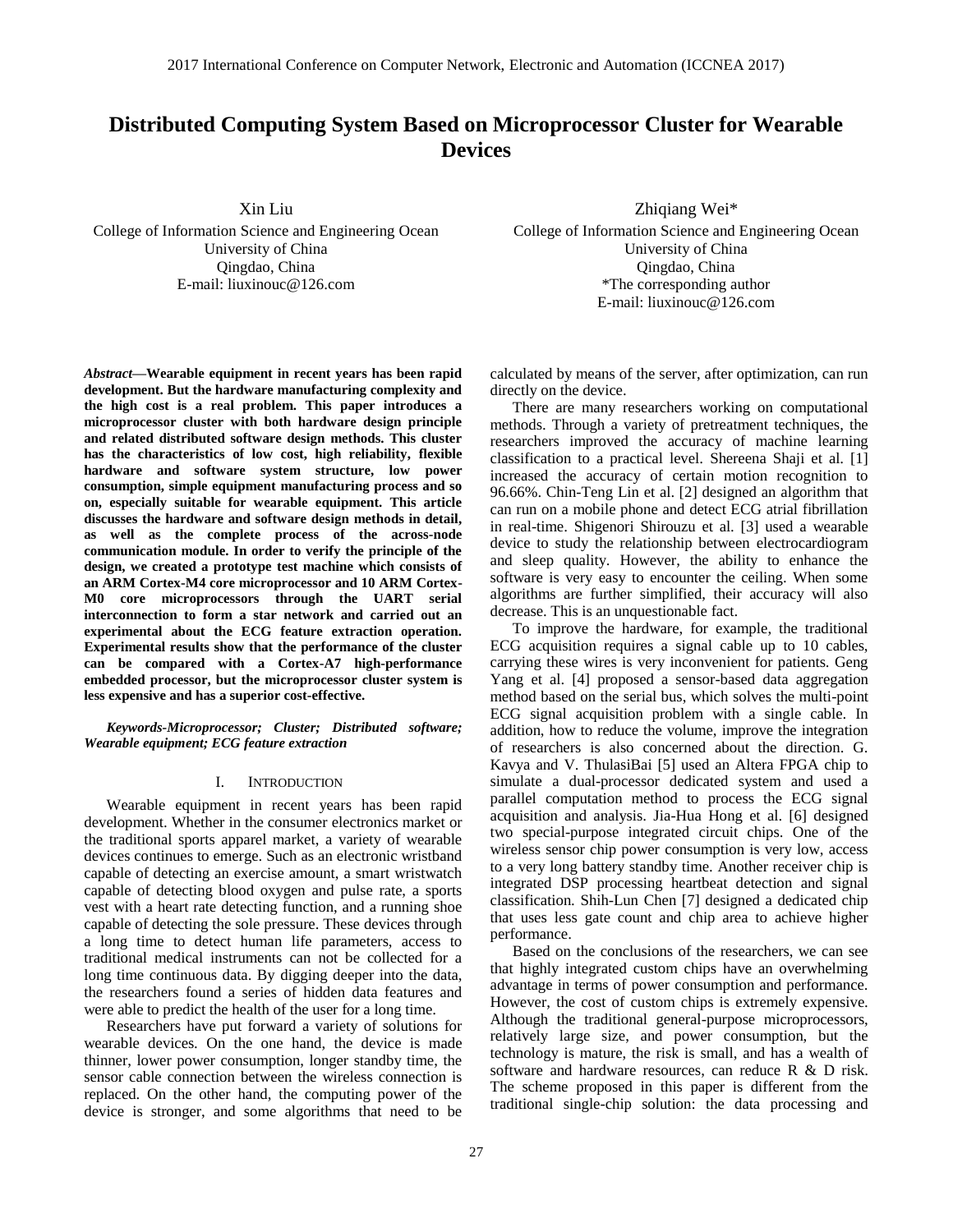analysis functions are distributed to dozens of single-chip microprocessors to form a distributed microprocessor cluster. As long as the appropriate software design, the cluster can play a comparable performance of highly integrated microprocessors, and software development will not be significant difficulties.



Figure 1. Block diagram of microprocessor cluster.

#### II. BLOCK DESIGN OF THE MICROPROCESSOR CLUSTER

## *A. Hardware Block*

The hardware structure of the microprocessor cluster as shown in Fig .1. A cluster consists of many nodes. The core of each node device is a microprocessor. At least one UART serial port is reserved for each processor. The other ports can be used to connect a variety of sensor devices. There are also nodes located in the "Data Exchange Group", which participate in the calculation in addition to data exchange, GPIO and AD ports can be connected to a number of sensors. Data Exchange Group node compared with ordinary nodes, it needs to have a lot of UART serial port to form a Mini network. If there are enough serial ports on the chip, it is best to have a direct communication link between every two nodes. Otherwise, some inter-chip communication to be relayed through the intermediate nodes will cause performance degradation. For the microprocessor communication overhead is not negligible.

#### *B. Software Design*

Compared with the difficulty of hardware design, cluster software design is much more difficult. The same is true for clusters of supercomputers made up of rack-mounted servers, which are far more complex than the average desktop software.

| <b>Descriptors of Node</b>  |                                        |               |                   |                    |                         |  |
|-----------------------------|----------------------------------------|---------------|-------------------|--------------------|-------------------------|--|
| <b>Port Descriptors</b>     |                                        |               |                   |                    |                         |  |
|                             | Port-index                             | Node-array    |                   |                    | <b>Busy flag</b>        |  |
|                             | $\Omega$                               | Count; ID; ID |                   |                    | $\Omega$                |  |
|                             | $\mathbf{1}$                           | Count; ID; ID |                   | $\Omega$           |                         |  |
|                             |                                        |               |                   |                    |                         |  |
| <b>Function Descriptors</b> |                                        |               |                   |                    |                         |  |
|                             | <b>Function-index</b><br>$\Omega$<br>1 |               | Parameter address |                    | <b>Function address</b> |  |
|                             |                                        |               | $u8t *$           | $type(*)$ p) func1 |                         |  |
|                             |                                        |               | $u8t *$           | type(* p) func2    |                         |  |
|                             |                                        |               |                   |                    |                         |  |
|                             |                                        |               |                   |                    |                         |  |

Figure 2. Node data model.

TABLE I. PORT DESCRIPTION FORMAT SPECIFICATION.

| <b>Field name</b> | <b>Field format</b>                                                                                                                                                                                                                                                                                                 | Remarks                                |
|-------------------|---------------------------------------------------------------------------------------------------------------------------------------------------------------------------------------------------------------------------------------------------------------------------------------------------------------------|----------------------------------------|
| Port-index        | Single-byte data, the range of $0 \sim$<br>255                                                                                                                                                                                                                                                                      |                                        |
| Node-array        | The Node-ID queues which can Because<br>arrive from this port. It fixed the microprocessors<br>length of 15 bytes.<br>Byte 1: the number of nodes n, 14 serial ports, thus<br>or, queue length.<br>Bytes $2 \sim 15$ : an array of node ID, length is enough.<br>only the front "queue length" IDs<br>is available. | have no more than<br>reserved 14 queue |
| Busy flag         | Using a byte to indicates the 1 means busy and 0<br><b>Busy State</b>                                                                                                                                                                                                                                               | means available                        |

Simply put, the cluster nodes in the device is divided into two categories: communication nodes and computing nodes. On a server cluster, communication functions are handled by multi-layer network switches and load balancing machines, and computing functions are handled by the rack server. In this paper, the microprocessor cluster, each microprocessor has both communication nodes and computing nodes of the two functions. This paper presents a common data model to manage the functions of these two nodes, as shown in Fig. 2.

Communication is relatively independent, we first introduce the communication function. The communication function module does not generate new data and does not initiate data transmission. The new data transmission process is initiated by the calculation function module or the timer task initiative.

A Port Descriptor binds a port together. First, for each node in the cluster an ID should be assigned. Note that the ID 0 is called "the Debug Node", dedicated to using for debugging and testing the whole cluster, we will discuss the details later. Node-ID starting from 1. In general, the cluster system can't possess more than 254 microprocessors, so with 1 byte of data to store the Node-ID is enough. The value 255 is used to represent "invalid Node-ID", in some cases it may be used. Port Descriptor indicate the port linked to which nodes, and whether the port was occupied by a Communications Task, in other words, "a Busy State". The Descriptor is shown in Table I.

So, how to deal with data relay? For example, in the simple example shown in Fig .3, the Node A send a datagram to the Node C through the Node B.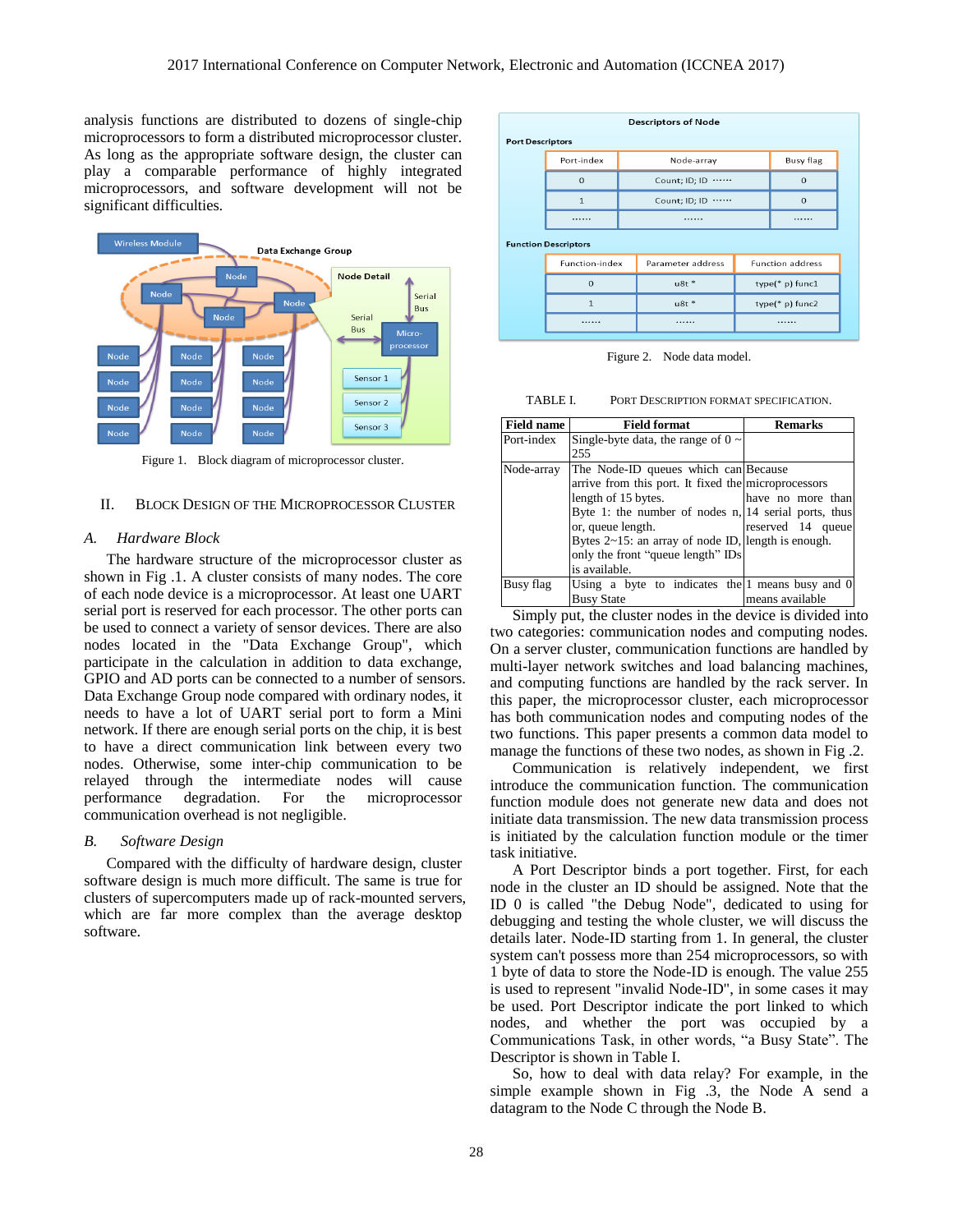The effect of the Port Descriptors is the same as "phone book". It is stored in RAM and the microprocessor may access it at any time. When the microprocessor receives a datagram, it must first check the head of the datagram to see if the destination address is the current node. If the destination is this node, then deal with it. If not, then check the "phone book" again and select a port to send the datagram out. In the head of the datagram, therefore, requires a specific format to indicate the destination Node-ID and other information. The format of the datagram is shown in Table II.

Because the hardware connection between microprocessors has a high reliability, we need no redundancy check mechanism. We should save the communication flow. Datagram header information specified that on which function process the data, and transmit the results to which node which function. This mechanism separates the function parameters and the function returns, which can realize good flexibility, such as data collection, data preprocessing, data compression, and



**Port Descriptors** 

|        | Port-index | Node-array | Busy flag |
|--------|------------|------------|-----------|
| Node A | 0          | 2; 12; 15  |           |
| Node B | 0          | 1; 11      |           |
|        |            | 1; 15      |           |
| Node C | 0          | 2; 11; 12  |           |

Figure 3. Examples of Port Descriptors.

TABLE II. THE FORMAT OF THE DATAGRAM.

| <b>Field name</b>             | <b>Field format</b>                            | <b>Remarks</b>                                                                                                                                           |
|-------------------------------|------------------------------------------------|----------------------------------------------------------------------------------------------------------------------------------------------------------|
| Node-ID                       | Single-byte data, the<br>range of $0 \sim 254$ | <b>Destination Node-ID</b>                                                                                                                               |
| Function-<br>index            | Single-byte data, the<br>range of $0 \sim 255$ | Indicate which function is<br>responsible for this data<br>processing                                                                                    |
| Node-ID-<br>return            | Single-byte data, the<br>range of $0 \sim 255$ | The Node-ID of the result<br>receiving node. 255 means<br>"No need to deal with the<br>return value"                                                     |
| Function-<br>index<br>-return | Single-byte data, the<br>range of $0 \sim 255$ | The function index in the<br>receiving node which is used<br>to handle the returned data.                                                                |
| Data-length                   | Double-byte,<br>the<br>range of $0\n-4096$     | The value of Data-length can<br>be 0.<br>the microprocessor's<br>As<br>RAM is very small, we limit<br>the value up to 4096, to avoid<br>memory overflow. |
| Data-data                     | Binary queue                                   | Length of Data-length byte<br>streams                                                                                                                    |

so on. After processing the input data, a function does not need to return the results to the source Node but comply with

the Node-ID-return sent to the destination node directly. Thus avoid the unnecessary reciprocating data transmission.

As mentioned before, we called the ID 0 Node the Debug Node. When we debugging on a Node in the cluster, we can create a datagram and set its Node-ID-return value to 0 and send the datagram to the Test Node. Then, when the Test Node completes the calculation, the results will be sent to the Debug node automatically. We can install a special port in the Debug Node, such as a USB-to-Serial Bridge, to forward the datagram to PC, so that we can monitor the results easily.

## *C. Distributed Computation*

When the above-mentioned communication system is constructed, the design of the calculation method becomes very simple. In practical engineering, we must first consider two issues:

- 1, the parameters of which nodes?
- 2, in which node function?

In general, the parameters are sent from a sensor node, and the function is distributed in many processors. We need a series of strategies to ensure that the parameters can be passed to the appropriate function node.

To illustrate this problem, we designed an example of the need for high-intensity computing - ECG Feature



Figure 4. Block diagram of the ECG Feature Extraction Cluster.

Extraction cluster. It consists of a Nuvoton M472 microprocessor and 10 Nuvoton NANO120LD3NA microprocessors (nano120) form. M472 does not participate in Feature Extraction calculation, it is only responsible for calculating the results of a summary upload. It has six UARTs and one USB port. USB interface for communication with the host computer. One of the six serial ports is used for debugging and the remaining five serial ports are connected to the serial ports of five nano120 processors (Node 1 to Node 5). Each nano120 is also connected to another nano120 (Node 6 to Node 10). ECG sampling chip Neurosky BMD100 connected to one of the nano120 (Node 10) serial port. The ECG signal comes from an ECG signal generator. The hardware structure of the whole verification system is shown in Fig .4.

Node 10 is a parameter node. Node 1 to Node 9 is function nodes. M472 is the data summary node. The serial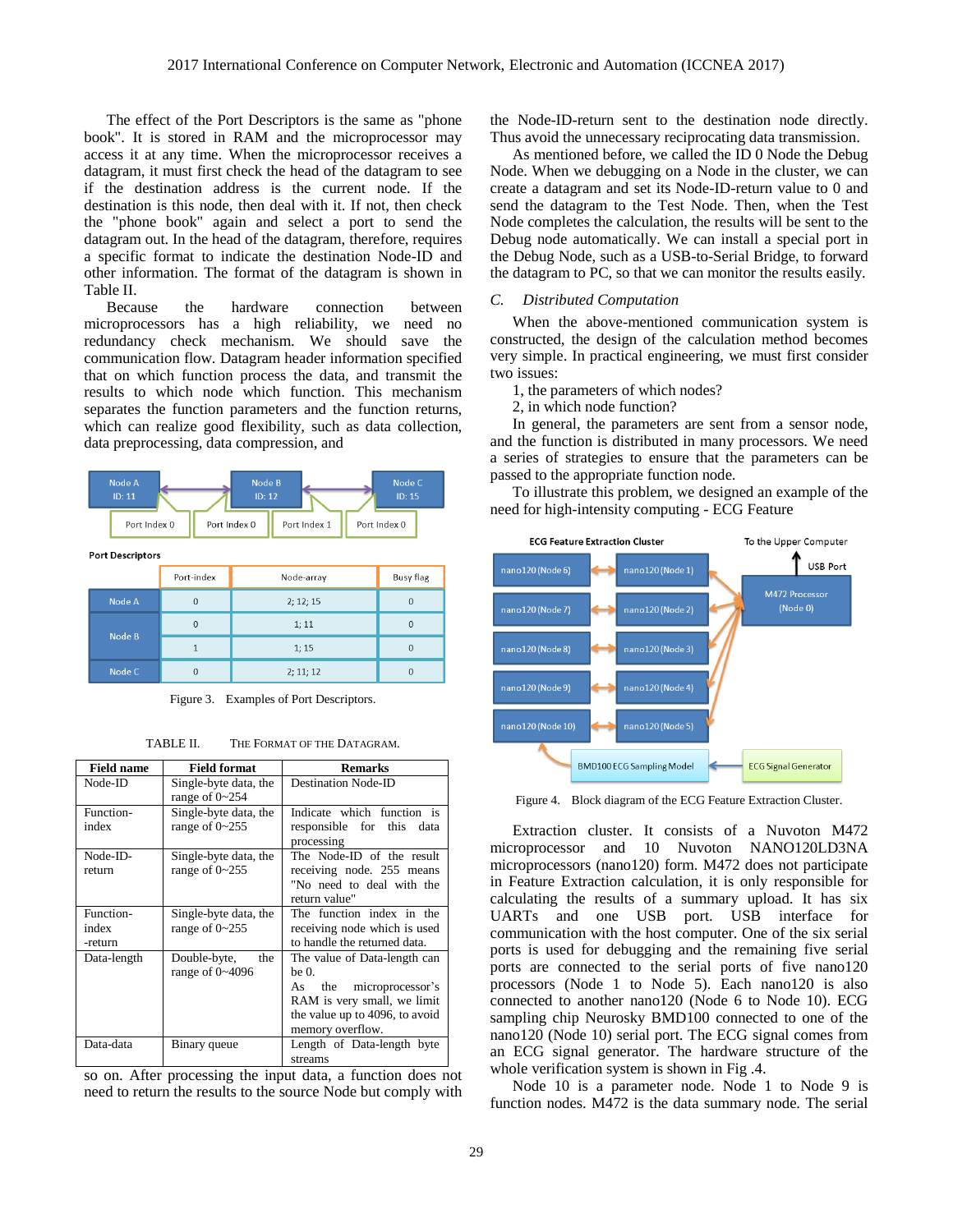baud rate between Node 10 and BMD100 is 57600. While the microprocessor is used at 115200 baud rate.

Each function node at the beginning of the calculation, the first statement to the M472 himself in a busy state, after the completion of the function calculation, and then notify the M472 to cancel their busy state. The Node 10 node first asks the M472, "Who will process the data", and sends the parameter data to the designated node after obtaining the reply from M472.

The interaction timing of each node is shown in Fig .5. Node 10 prepares a data window queue, which has three windows, in order to fill in the received ECG data. The data length of each window is two heartbeat cycles plus 120 sampling points (about 0.5 seconds of data), and the window length will vary depending on the heart rate. This length is to ensure that there are two complete ECG waveforms in each window. These three data windows are followed by a delay of one heartbeat cycle distance. When a window fills up the data, Node 10 initiates a communication process to send the window data to an idle nano120 processor. As long as the remaining 9 nano120 are not in a busy state, the whole system will not miss the ECG data. When the window data transmission is complete, the window is cleared and moved to the end of the windowing queue. Since Node 10 detects the QRS Complex and the task of allocating data to the window is heavy, it no longer assumes the Feature Extraction calculation task.



Figure 5. System Collaboration Diagram.



Figure 6. Hardware of the ECG Feature Extraction Cluster.

# III. EVALUATION OF DISTRIBUTED COMPUTING **PERFORMANCE**

The completed ECG Feature Extraction cluster hardware is shown in Fig .6. We have statistics on these 9 nano120 processors. The Receiving process is relatively fixed, in the  $68 \sim 75$ ms range, which is ECG signal generator output signal of the heart rate is fixed. When the communication baud rate is 115200, the time required to receive 620 bytes, in theory, is about 65ms. Most of the processing timeconsuming and separate tests of the situation is similar to individual cases, the processing time-consuming process up to 6530ms, this is because Node 0 is sometimes communicating with the host computer, affecting the data transfer. The task assignment of the microprocessor cluster is shown in Fig .7. The numbers on the Timeline bar in the figure indicate the order of the tasks. If more than one nano120 is idle at the same time, the M472 preferentially assigns the task to a smaller number of processors.

In the experiments, we found an interesting phenomenon, the Node 8 and Node 9 has never been assigned for tasks, and Node 7 had less opportunity to be assigned for. This shown that a Cluster with 8 nano120 microprocessors was powerful enough to cope with the current computational tasks. We obtained the calculation result after the heart beat for 3 to 5 seconds, for ECG automatic diagnosis application such a delay is acceptable.

Feature Extraction is a computationally intensive process that involves filtering the signal several times and repeatedly scanning to determine the location of each wave group boundary and extremum. This process takes hundreds of milliseconds on a PC or smartphone. We tested a Spreadtrum SC9830A processor (based on Java) on a cell phone with an ARM Cortex-A7 core at 1.5 GHz and an average time of 112 ms for Feature Extraction for single-channel ECG lead data. We then ran the same test on a nano120 microprocessor (based on a C program), which took about 20 times more time. The test results are shown in Table III and Fig .8.

Compared with the SC9830A processor, nano120 microprocessor computing time is almost 20 times the former. But it's the bulk price of less than 1 US dollars, known as one dollar computer. Nano120 integrated RAM, Flash, does not require external expansion memory. ECG Feature Extraction cluster system hardware costs only 12 dollars, much cheaper than the SC9830A processor, but also to complete the same computing tasks.



Figure 7. Task Allocation on Microprocessor Cluster.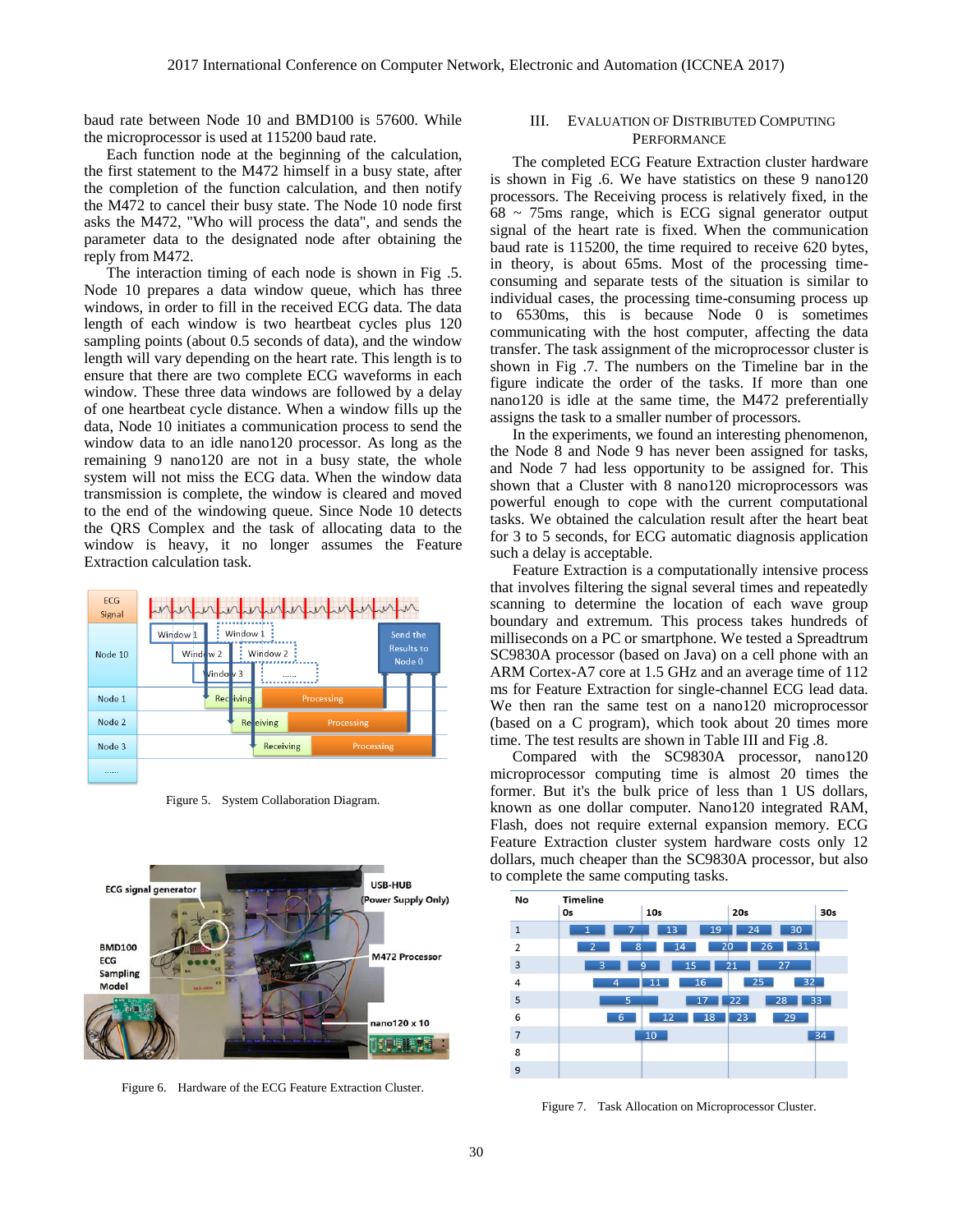| No.            | Consumed time (MS) |         |  |  |
|----------------|--------------------|---------|--|--|
|                | <b>SC9830A</b>     | nano120 |  |  |
| 1              | 109                | 2398    |  |  |
| $\overline{c}$ | 110                | 2087    |  |  |
| 3              | 122                | 2256    |  |  |
| 4              | 112                | 2443    |  |  |
| 5              | 111                | 2299    |  |  |
| 6              | 108                | 2573    |  |  |
| 7              | 112                | 2019    |  |  |
| 8              | 113                | 2221    |  |  |
| 9              | 109                | 2320    |  |  |
| 10             | 109                | 2702    |  |  |
| 11             | 120                | 2249    |  |  |
| 12             | 113                | 2501    |  |  |
| Mean:          | 112.33             | 2339    |  |  |

TABLE III. SPEED COMPARISON OF THE FEATURE EXTRACTION PROGRAM ON THE SC9830A AND NANO120



Figure 8. Speed Comparison of the Feature Extraction Program on the SC9830A and nano120.

# IV. CONCLUSION AND FUTURE CONSIDERATIONS

As a popular saying goes, two heads are better than one. The same is the case with microprocessors. Described in this article the microprocessor cluster has good priceperformance ratio. Its price is low and only need lower production conditions. In the aspect of software development, in order to achieve higher performance, you need to follow certain design rules. A well-designed distributed computing system can solve the problems with quite complex computation.

Outlook to the future, when wearable devices entered into the people's daily life, you can't find a part with the name "mainboard" on these devices. Every sensor node is a microprocessor, they communicate with each other via the textile fiber cable or wireless networks. With low manufacturing cost, small enough volume and long service life, the wearable devices can completely combine with clothing. Just like a mobile phone has cameras today, clothing in the future will own intelligence.

#### ACKNOWLEDGMENT

This work is supported by Major Projects of Shandong (No.2015ZDZX05002) and Key Research and Development Project of Shandong (No.2016ZDJS09A01)

#### **REFERENCES**

- [1] Shereena Shaji, Maneesha Vinodini Ramesh and Vrindha N. Menon, "Real-Time Processing and Analysis for Activity Classification to Enhance Wearable Wireless ECG", Proceedings of the Second International Conference on Computer and Communication Technologies. Springer India, 2016, pp.21-35
- [2] Chin-Teng Lin, Kuan-Cheng Chang, Chun-Ling Lin, Chia-Cheng Chiang, Shao-Wei Lu, Shih-Sheng Chang, Bor-Shyh Lin, Hsin-Yueh Liang, Ray-Jade Chen, Yuan-Teh Lee and Li-Wei Ko, "An Intelligent Telecardiology System Using a Wearable and Wireless ECG to Detect Atrial Fibrillation", IEEE Transactions on Information Technology in Biomedicine, Vol.14, No.3, 2010, pp. 726-733
- [3] Shigenori Shirouzu, Yumeka Seno, Ken Tobioka, Tomoko Yagi, Toshiharu Takahashi, Mitsuo Sasaki and Hisanobu Sugano, "For Children's Sleep Assessment: Can we trace the change of sleep depth based on ECG data measured at their respective home with a wearable device?", Ieee-Embs International Conference Biomedical and Health Informatics IEEE, 2016, pp.208-211
- [4] Geng Yang, Jian Chen, Ying Cao, Hannu Tenhunen, and Li-Rong Zheng, "A Novel Wearable ECG Monitoring System Based on Active-Cable and Intelligent Electrodes", International Conference on E-Health Networking, Applications and Services, 2008. Healthcom IEEE, 2008, pp.156-159
- [5] G.Kavya and V.ThulasiBai, "Wearable advanced single chip ECG telemonitoring system using SoPC", Ieice Electronics Express, Vol.11, No.6, 2014, pp.1-10
- [6] Jia-Hua Hong, Shuenn-Yuh Lee, Member, IEEE, Ming-Chun Liang, Cheng-Han Hsieh, and Shih-Yu Chang Chien, "A Wireless ECG Acquisition and Classification System for Body Sensor Networks", Engineering in Medicine and Biology Society IEEE, 2013, pp.5183- 5186
- [7] Shih-Lun Chen, Min-Chun Tuan, Tsun-Kuang Chi, and Tin-Lan Lin , "VLSI architecture of lossless ECG compression design based on fuzzy decision and optimisation method for wearable devices", Electronics Letters, Vol.51, No.18, 2015, pp.1409-1411
- [8] Joseph J. Oresko, Zhanpeng Jin, Jun Cheng, Shimeng Huang, Yuwen Sun, Heather Duschl, and Allen C. Cheng, "A Wearable Smartphone-Based Platform for Real-Time Cardiovascular Disease Detection Via Electrocardiogram Processing", IEEE Transactions on Information Technology in Biomedicine A Publication of the IEEE Engineering in Medicine & Biology Society, Vol.14, No.3, 2010, pp.734-740
- Jian Kang Wu, L. Dong, X. Chen, Wee Soon Yeoh, and Isaac Pek, "Ambulatory Examination and Management of CVD Patients", IEEE Biomedical Circuits and Systems Conference IEEE, 2007, pp. 199- 202
- [10] Kai Yang, Zhuan He, Wendi Yang, Qi Tang, Dongmei Li, and Zhihua Wang, "Heart Sound Denoising Using Computational Auditory Scene Analysis for a Wearable Stethoscope", IEEE, International Midwest Symposium on Circuits and Systems IEEE, 2013, pp.1220-1223
- [11] Taegyun Jeon, Byoungho Kim, Moongu Jeon and Byung-Geun Lee, "Implementation of aportable device for real-time ECG signal analysis", BioMedical Engineering OnLine, Vol.13, No.1, 2014, pp. 160
- [12] Shuang Zhu, Jingyi Song, Balaji Chellappa, Ali Enteshari, Tuo Shan, Mengxun He, and Yun Chiu, "A Smart ECG Sensor with In-Situ Adaptive Motion-Artifact Compensation for Dry-Contact Wearable Healthcare Devices", International Symposium on Quality Electronic Design, 2016, pp.450-455
- [13] G. Tortora, R. Fontana, S. Argiolas, M. Vatteroni, P. Dario, M.G. Trivella, "A dynamic control algorithm based on physiological parameters and wearable interfaces for adaptive ventricular assist devices", International Conference of the IEEE Engineering in Medicine & Biology Society, 2015, 4954
- [14] Chao-Ting Chu, Huann-Keng Chiang, and Jian-Jie Hung, "Dynamic Heart Rate Monitors Algorithm for Reflection Green Light Wearable Device", International Conference on Intelligent Informatics and Biomedical Sciences IEEE, 2015, pp.438-445